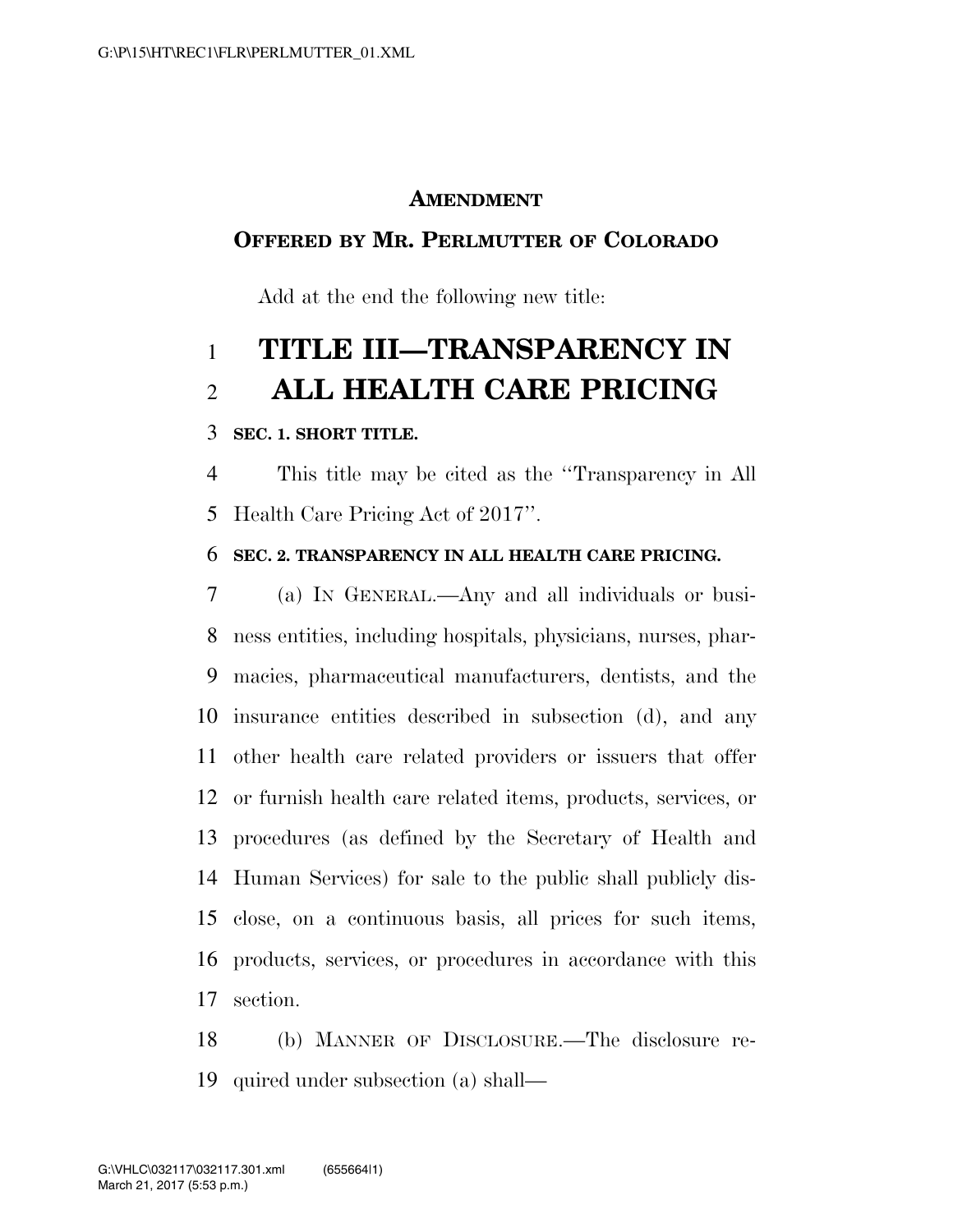(1) be made in an open and conspicuous man-ner;

 (2) be made available at the point of purchase, in print, and on the Internet; and

 (3) include all wholesale, retail, subsidized, dis- counted, or other such prices the individuals or busi- ness entities described in such subsection accept as payment in full for items, products, services, or pro- cedures such individuals or business entities furnish to individual consumers.

 (c) PENALTIES.—The Secretary of Health and Human Services may investigate any and all individuals or business entities that fail to comply with the require- ments of this section and may impose on such individuals or business entities civil fines, or other civil penalties, as determined appropriate by the Secretary.

 (d) INSURANCE ENTITY DESCRIBED.—For purposes of this section, an insurance entity includes a health insur- ance issuer with respect to the offering of health insurance coverage, including in the individual market and small and large group market (as such terms are defined in section 2791 of the Public Health Service Act), a plan sponsor with respect to the offering of a group health plan (as defined in such section 2791), and entities responsible for the administration of governmental health plans (includ-